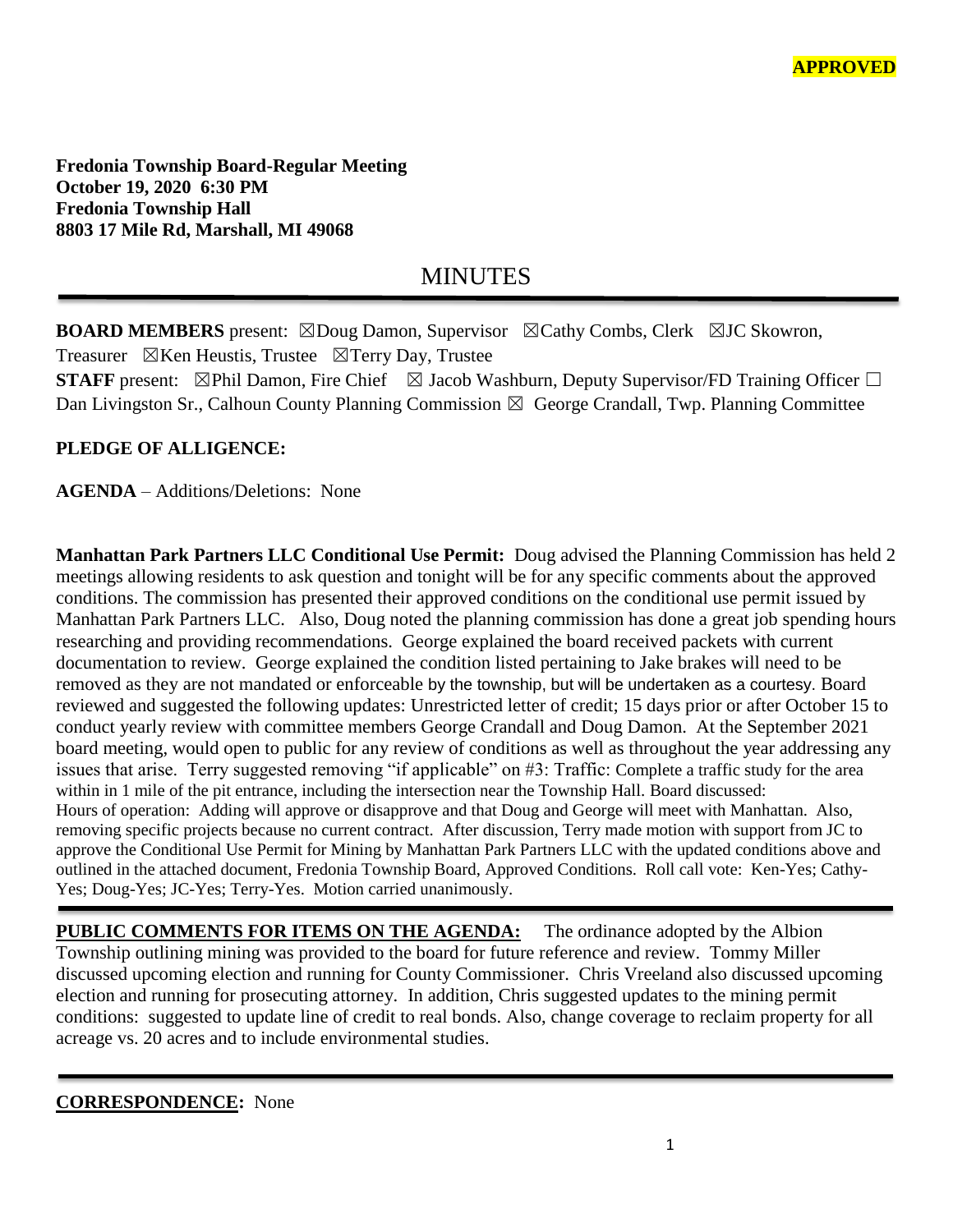## **MINUTES FROM PREVIOUS MONTH:**

Motion made by JC and supported by Ken to approve the minutes of the September 21, 2020 board meeting.

## **APPROVED AS READ**

#### **FINANCIAL REPORT-**

Treasurer JC Skowron provided financial report for review.

 **FILE FOR AUDIT** 

# **READING OF THE BILLS** by **Cathy Combs**

NO CORRECTIONS REQUESTED

Motion made by Ken and supported by JC to accept the *Reading of the Bills* as read.

**APPROVED AS READ**

#### **REPORTS:**

**Fire Department**: Chief Damon advised there were 5 fire calls and 3 medical calls for this month. The department held pump operations and water drafting/hose lines training.

**Ambulance**: Ken reported a meeting held at the new Tekonsha Fire Department and that almost all easy lifts have been installed in ambulances.

**Roads:** Meeting to be held November 10, 2020

**County Planning:** None

**Cemetery:** Doug advised a busy month with burials and selling lots. 3 new foundations have been put in and 3 more in the upcoming weeks. A lot of tree trimming of low hanging branches took place on October 17 by a few community members. There are lots of leaves if anyone wishing to volunteer to assist with cleanup. We are expecting top soil to be delivered soon to put on plots that the ground has settled.

**Zoning/Ordinance:** Robert advised there was a zoning board of appeals meeting held last week to discuss/approve zoning variance on Lyon Lake.

**Fredonia Planning Commission:** None

**Board of Review:** None

**Finance:** A meeting to review revenue and expenditures and discussing utilizing funds provided by Firekeepers. Recommend to board to replace refrigerator in kitchen and microwave.

#### **Old Business:**

**Lyon Lake Water Level (Pump):** Calhoun County Water Resource Department determines when money is needed for the Water Level per Sherrie at the Water Resource Department. This charge is under township direct billing and not township at large. This charge is sent to the township office the first part of October and informs the township how much to charge each resident at the Lake. In 2019, there was a total charge of \$4,000 and for 2020 there is no charge. All controlled by the water resource department**.** 

**Lyon Lake Lights**: JC reported the monthly bill is \$246; Annual rate is \$2,952. \$2952 divided by 142 units equals \$20.79 per parcel rate.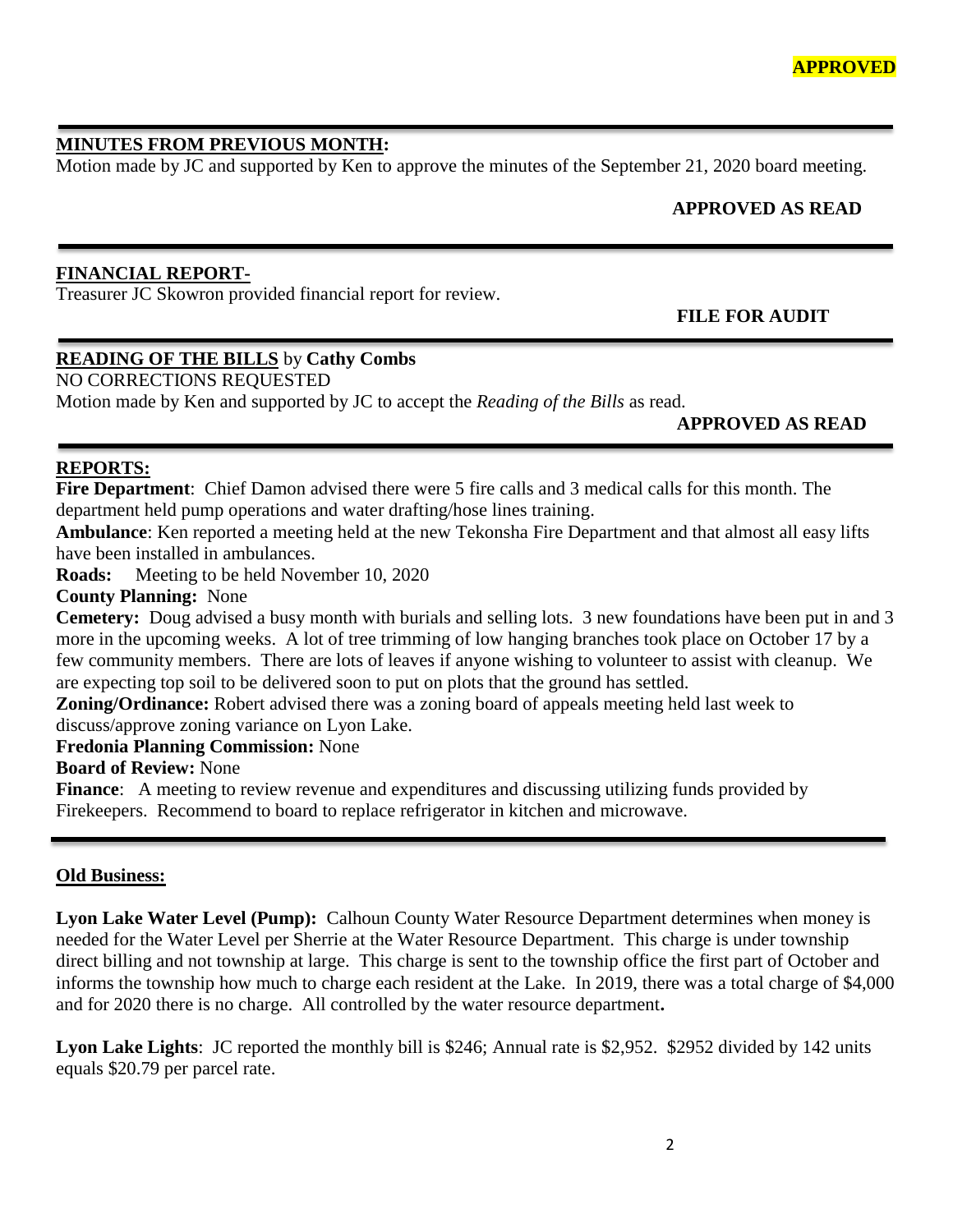

#### **Lyon Lake Special Assessment:**

JC made motion and Terry supported to move that the following will be the board policy of Lyon Lake Weed Control and supersedes any prior action. Pursuant to the terms of Resolution 02-2005 regarding the Special Assessment District, paragraph 13 requires redetermination of the assessment amount every five years. Therefore, on years that end in Zero (0) and Five (5), the Lyon Lake Association must provide a five-year budget figure that will be used for this redetermination. The redetermination to be made as follows: Add the total of expenses for five-year budget, including weed & Algae treatments, sonar treatments, DEQ permit and annual surveys, add the reserve amount allowed by Act 188, subtract the current fund balance, divide by five years, and then divide by number of units on file with the Assessor's Office. If the Lyon Lake Association fails to provide a budget by 9/30 of those years, the last five-year total expenses will be used to determine the new budget amount to be used in this process. As noted in Resolution #01-2005," periodic re-determination of cost may be made without further notice to record owners or parties in interest in the property, provided the increase in the assessment is less than Ten (10%) percent. As applicable to the statutory law this formula was applied below:

| <b>Budget</b>                    | \$53,500 |                                                           |
|----------------------------------|----------|-----------------------------------------------------------|
| 5%                               | 2,675    |                                                           |
| Sub-Total                        | \$56,175 |                                                           |
| Current fund balance: - (28,000) |          |                                                           |
| Sub-Total                        | \$28,175 |                                                           |
| Divide by years                  | 5        |                                                           |
| Annual Rate                      | \$5,635  |                                                           |
| Value per full unit              | 43.85    |                                                           |
| Divide by units:                 | 128.5    | (on lake 115 units, behind 27 partials = 13.5 full units) |
| On Lake value                    | \$43.85  |                                                           |
| Back Lake value                  | \$21.93  |                                                           |
|                                  |          |                                                           |

Motion carried unanimously.

#### **NEW BUSINESS:**

**PA 116: Farmland Preservation:** Township received Farmland and Open Space Programs Applications for Kevin and Denise Weber, parcel #11-119-015-01 and 11-119-015-10, 8300 12 Mile Road, Marshall, MI. This is a 15 acre farm. Cathy made motion with support from Ken to approve the PA 116 provided from the Weber's. Motion carried unanimously.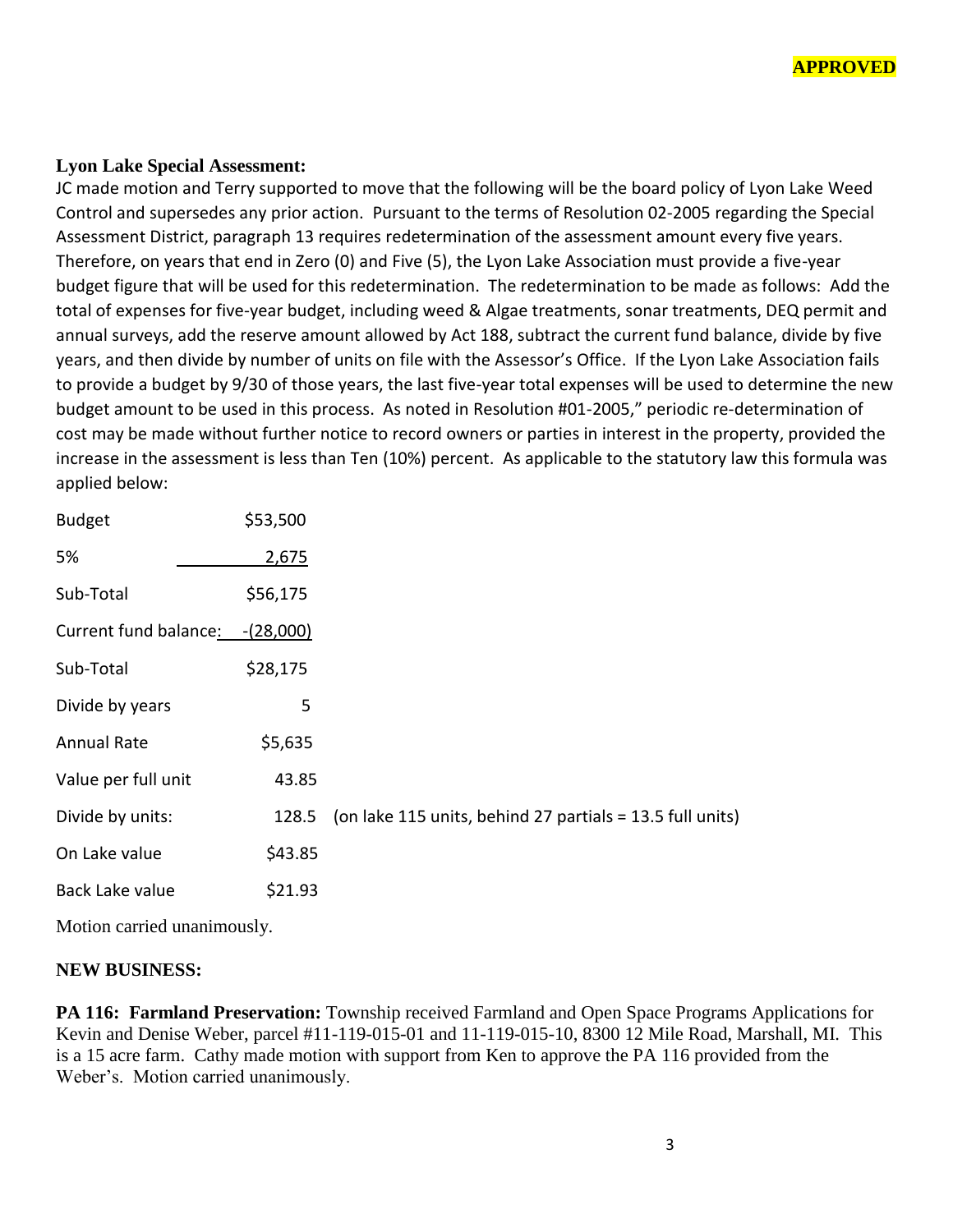**Public Comment: Discussion held regarding township funding for roads**

#### **Board Comment:**

**Cathy thanked Fred Woods, Doug, and Randy Combs for cutting limbs and cleaning up cemetery on October 17. Also, provided update on upcoming election.** 

| Supervisor Doug Damon adjourned the meeting at 8:53 PM |                    |  |  |  |  |
|--------------------------------------------------------|--------------------|--|--|--|--|
| Minutes prepared by Cathy Combs                        |                    |  |  |  |  |
| <b>Cathy Combs, Township Clerk</b>                     | 10/26/2020<br>Date |  |  |  |  |
| Doug Damon, Township Supervisor                        | <b>Date</b>        |  |  |  |  |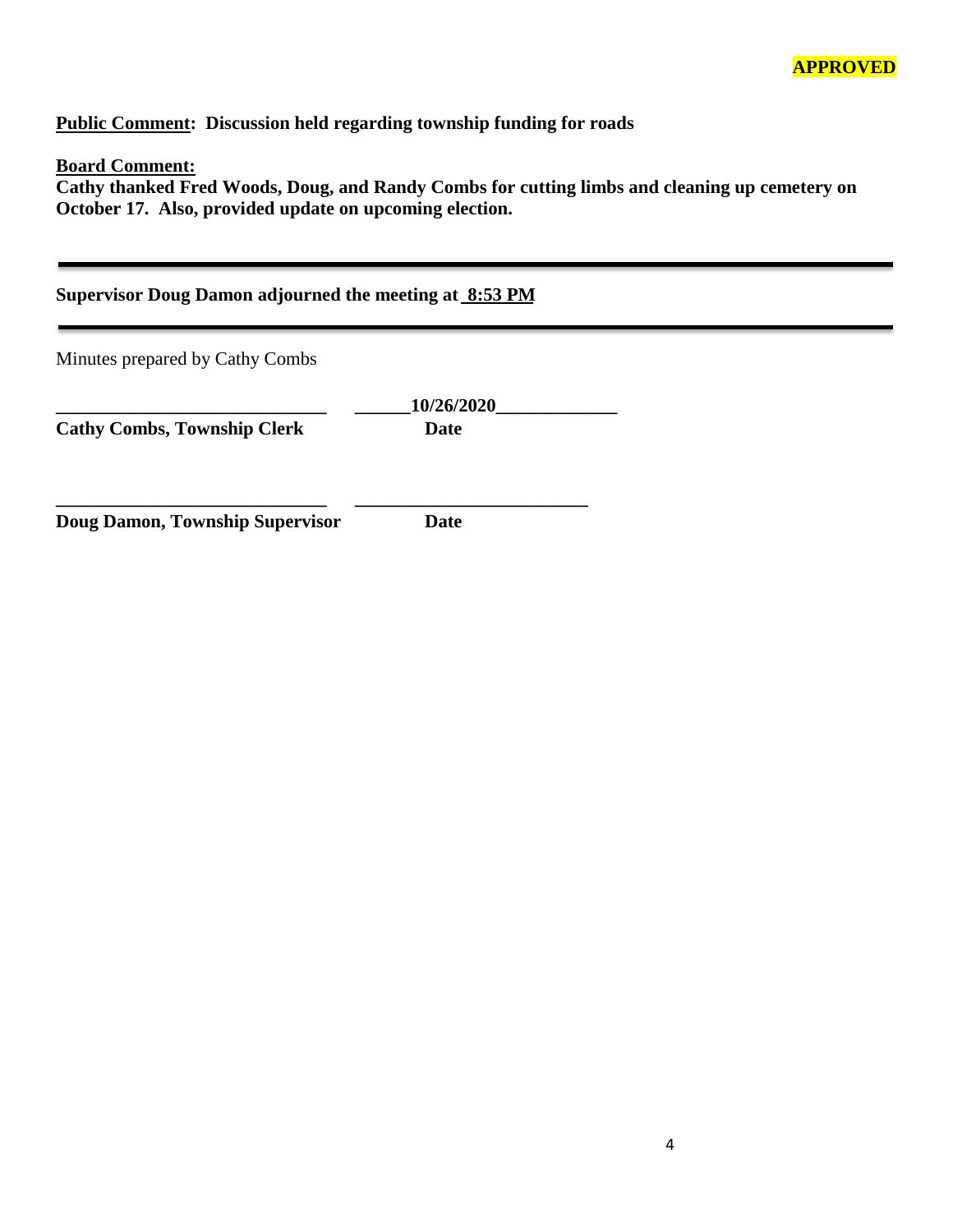Fredonia Township Board Approved Conditions October 19, 2020

The applicants are: (1) Manhattan Park Partners LLC (optionees for the 3 Line properties), and (2) the Steven and Teresa Washburn Revocable Trust (property owner, represented by Manhattan Part Partners LLC as Manager). The Applicants are seeking Conditional Use permits to conduct aggregate mining operations in Fredonia Township. The Planning Commission has provided the Township Board with copies of the application and the site plan.

As required by Section 10.06 of the Fredonia Township Zoning Code, the Township Planning Commission has held two public hearings; reviewed the particular circumstances and facts of each application; recorded adequate data, information and evidence. We have determined, based upon the data, exhibits and information supplied by the applicants, that the applications will meet the relevant general and specific standards of the Fredonia Township Zoning Code *to the extent legally enforceable today*, if the applicants comply with the following conditions:

**1. Trees**. No existing vegetation will be removed within the required setbacks from boundaries, except as required for ingress/egress, and to remove dead or damaged trees for safety.

## **2. Fencing and Berms**.

- **a.** Enclose pits with a 4-foot fence for the safety of the general public. Standards from OSHA and any other regulating agencies will govern where fencing must be placed, and where/when it may be removed. For example, fencing may not be required around portions of the new lake that have been graded and otherwise reclaimed to a condition where they are as safe to the public as any other open body of water in the Township.
- **b.** Pile stripped topsoil into temporary berms to buffer any directly adjacent residences, except where not practical due to distance dirt must be hauled, and where other natural screens are already present.
- **c.** Do not remove trees to create berms.
- **d.** Any berms may be removed when the topsoil is sold or used for reclamation.

# **3. Traffic**

- **a.** Complete a traffic study for the area within in 1 mile of the pit entrance, including the intersection near the Township Hall.
- **b.** Comply with all other traffic-related requirements of MDOT and County Road Department.
- **4. Financial Guarantee**. Provide a unrestricted letter of credit or other mutually acceptable financial guarantee (not a bond) at \$2,500 an acre to cover reclamation for any "open areas" being actively mined, not including any lake area being dredged, and not including any area that has been returned to ag use, as these areas will already be deemed reclaimed.

## **5. Hours of Operation**

- **a.** 7am-6pm Monday through Saturday, or 7am-7pm Monday through Friday
- **b.** Do not run processing equipment on Saturdays
- **c.** Do not run trucks on Sundays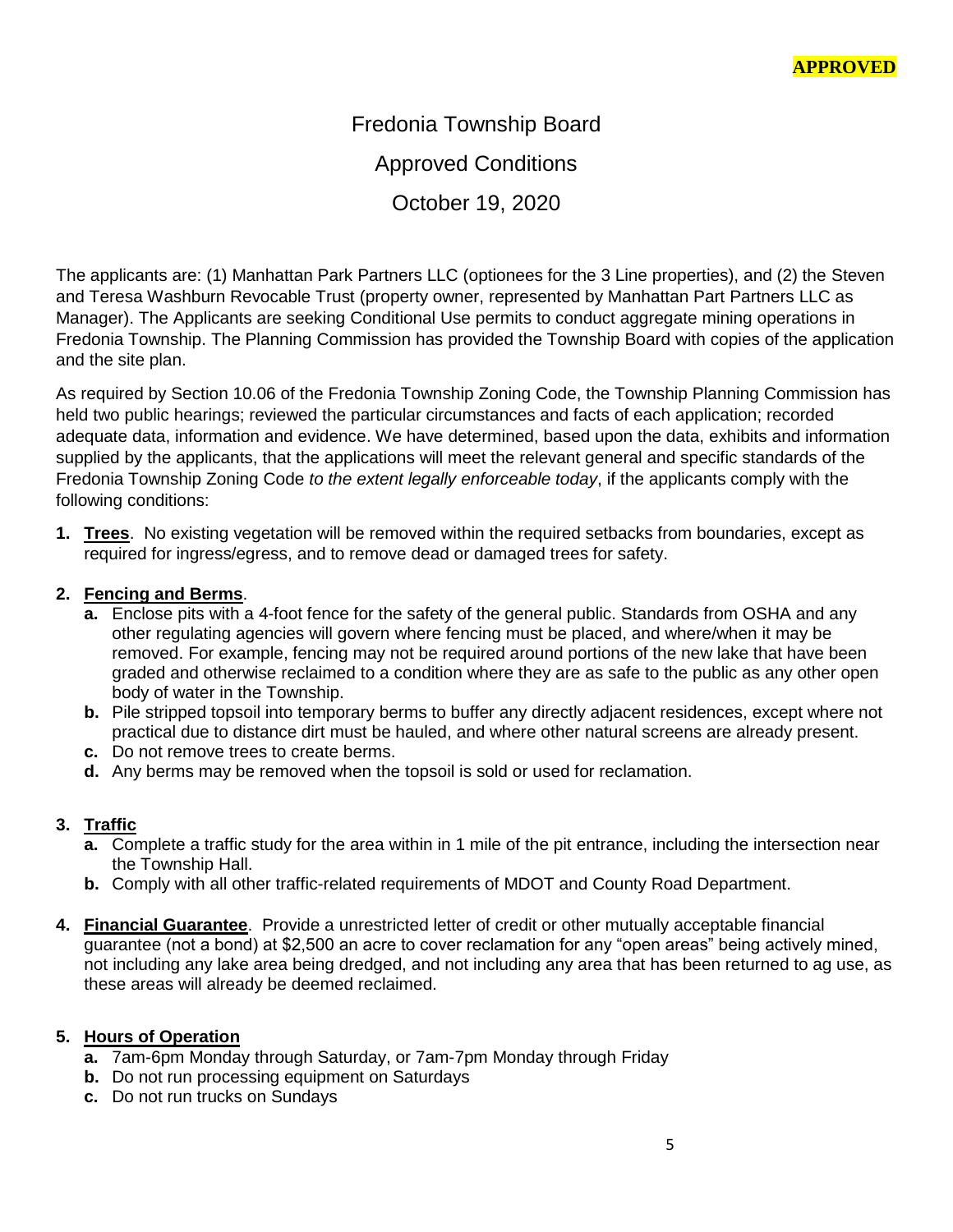- **d.** All operations closed on national holidays
- **e.** When special projects require longer hours, operator will notify township of need and duration, and Township Supervisor Doug Damon and George Crandall will approve or disapprove.

#### **6. Noise and Dust**

- **a.** Follow all noise and dust control procedures that are standard for aggregate mining operations and/or legally required by governing agencies.
- **b.** Use active dust control measures, not to include oil or oil products
- **7. Annual Review.** Meet annually with the Township representatives Doug Damon and George Crandall 15 days prior or after October 15, 2021 to submit reporting for volume of materials mined, review (and if necessary, adjust) the financial guarantee for reclamation, and work out how to resolve any new complaints or concerns relating to agreed conditions that have not been changed, removed or preempted by new laws and regulations.
- **8. Final Reclamation.** Finish reclamation and remove all equipment, pumps, wells, buildings, etc. within 12 months of completing the last mining activity.
- **9. Project Area Size**. Active area of extraction may not exceed 20 acres, not including any lake area being dredged, or any area that has been returned to ag use, as these will already be reclaimed.
- **10. Other Agency Requirements.** Comply with all applicable laws and conditions imposed by other agencies.

The Township Attorney has advised that Sections 10.06 (c), (e), (f), (g) and (h) of the Fredonia Township Zoning Code are not enforceable to the extent that they conflict with section 235 of the Michigan Zoning Enabling Act, attached.

MZEA Subsection 235(3) provides that an ordinance shall not prevent the mining extraction of valuable natural resources from any property unless very serious consequences would result. Natural resources shall be considered valuable for the purposes of this section if a person, by extracting the natural resources, can receive revenue and reasonably expect to operate at a profit.

MZEA Subsection 235(5) further provides that in determining whether very serious consequences would result from the mining extraction, the *Silva v Ada Township* standards set forth in subsections (a) through (e) shall be applied and may be considered, if applicable. A local unit of government may impose reasonable regulations for hours of operation, blasting hours, noise levels, dust control measures, and traffic, provided that the local regulations are *reasonable in accommodating customary mining operations.* 

After considering these requirements, the Planning Commission has determined:

- That the aggregate to be mined is valuable and the applicants can likely be expected to operate at a profit from other future infrastructure projects in this area of the state.
- That no "very serious consequences" will result from the proposed aggregate mining operations for the reasons stated in the minutes from our public meeting on October 1st